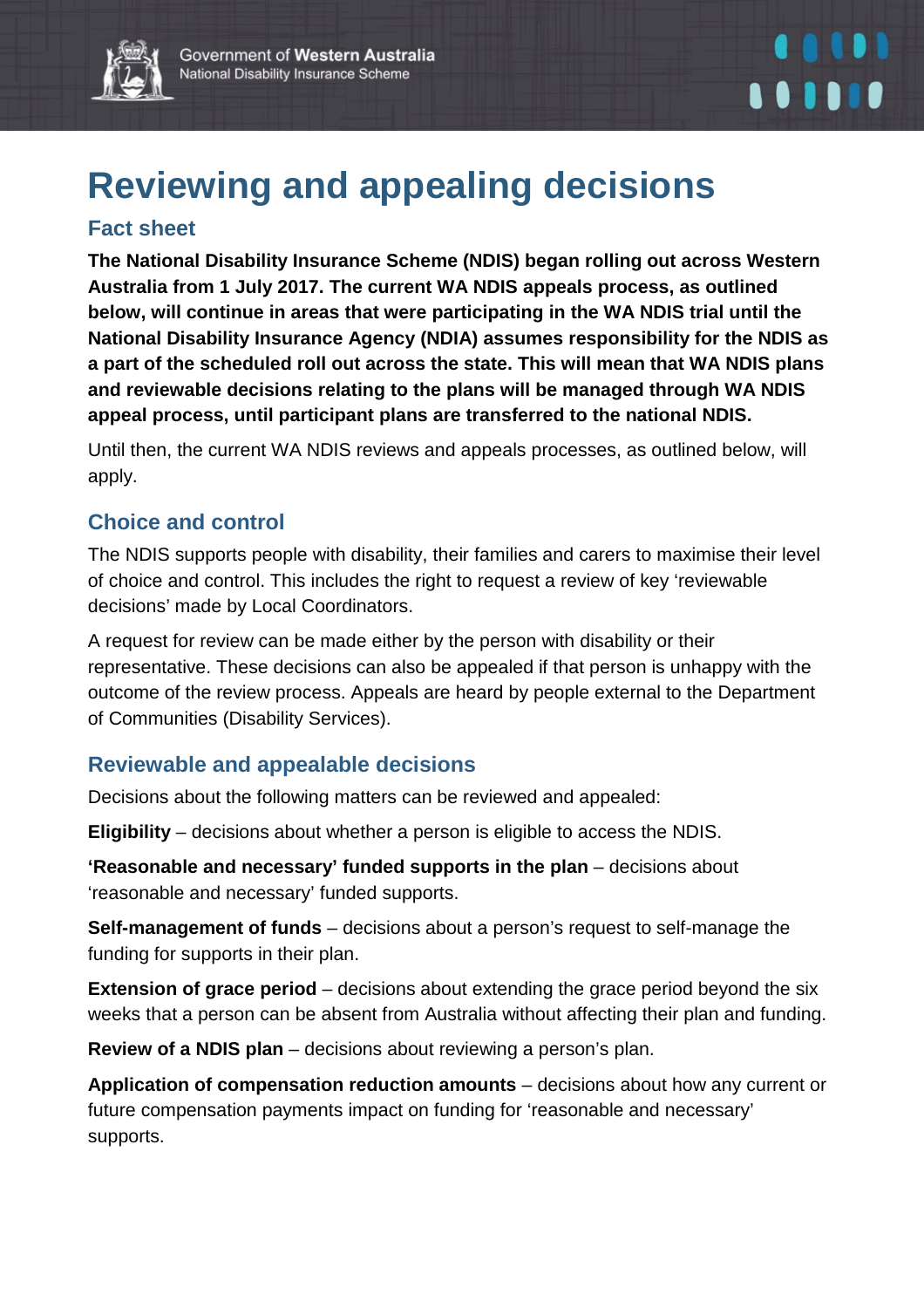

If you are unhappy with an aspect of your interaction with Disability Services about something other than these matters, you can raise a concern or complaint through your Local Coordination Office or the Consumer Liaison Service.

## **What happens if I disagree with the outcome of a reviewable decision?**

When your Local Coordinator makes a reviewable decision, they will notify you or your representative of the decision. If requested, the decision and reasoning will be provided to you in writing.

If you are not satisfied with the decision, you may request a review and begin the formal process in a format that suits you. This could be by phone, in writing, in person or through your representative.

In the first instance, you may discuss the review request with your Local Coordinator. If you would prefer to speak to someone else, you can contact your Area Manager.

#### **How does Disability Services review decisions?**

When you request a review of a decision, the Disability Services process has three stages. The decision will be reviewed by the:

- **1. Original decision maker** your Local Coordinator or Area Manager;
- **2. Manager**  a senior officer who was not involved in the original decision; then
- **3. Executive Director** Local Operations

At each stage you will be advised of the outcome of the review and whether the original decision has been confirmed or changed. If you are dissatisfied with the outcome, you can request that the decision is progressed to the next stage.

You can provide additional information at any point in the process.

If you are dissatisfied with the outcome at the conclusion of the internal review process, you can appeal the decision.

### **What happens if I appeal a decision?**

The WA NDIS Appeals Panel is chaired by a person who is external to Disability Services. An appeal will usually progress through two-stages – a case conference and a panel hearing.

The Panel Chair will hold a case conference to clarify the details of the decision; this will include your viewpoint and those of people in the Department of Communities who made the decision. After the case conference, your appeal will proceed to a panel hearing.

The Panel Chair will draw on a pool of appointed panel members who are external to the Department of Communities. For each appeal, panel members are selected based on their expertise and experience relevant to the matter being considered.

1111

10111